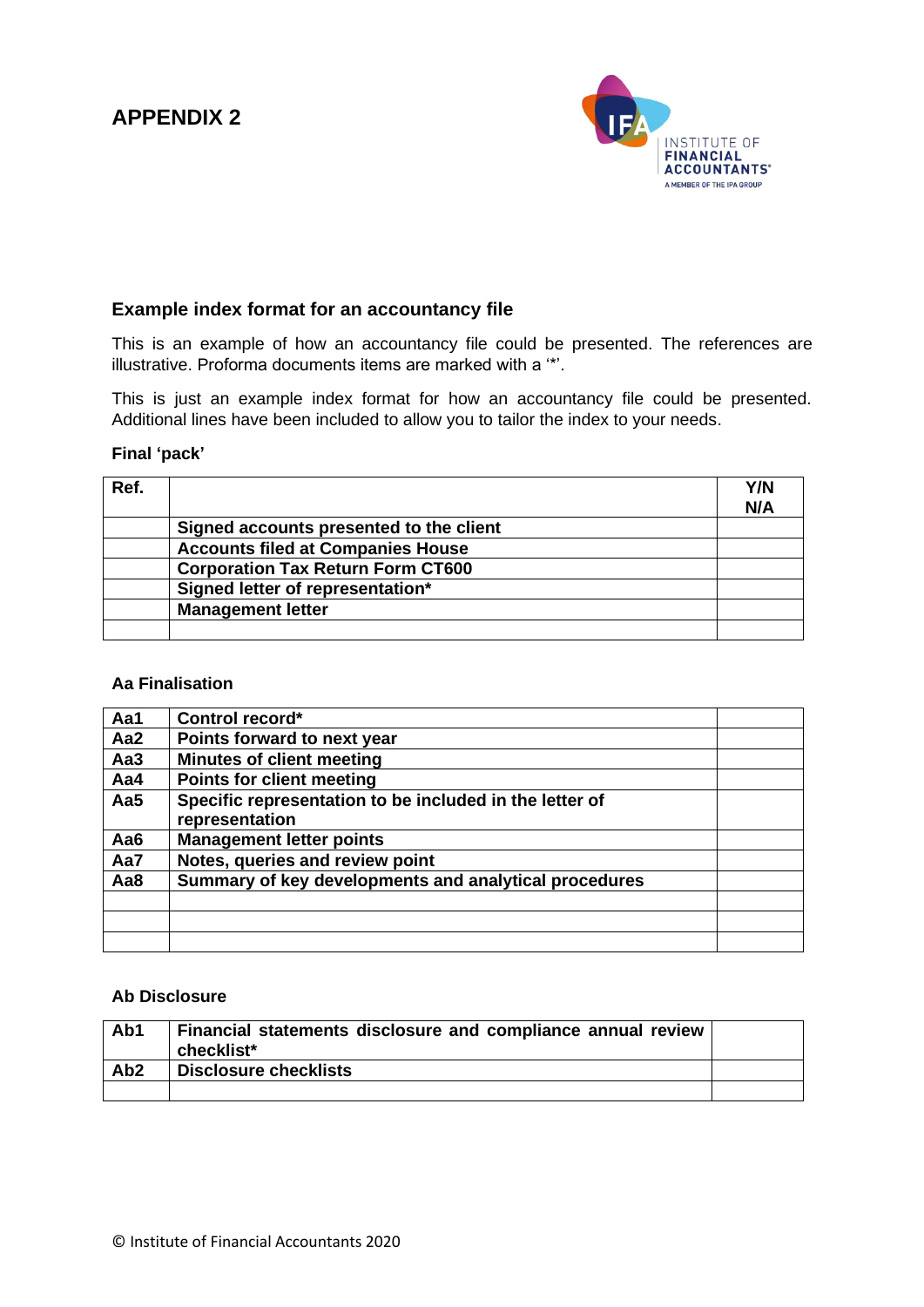## **Ac Planning**

| Ac1 | Points forward from last year                      |  |
|-----|----------------------------------------------------|--|
| Ac2 | Prior year signed accounts presented to the client |  |
| Ac3 | Prior year accounts filed at Companies House       |  |
| Ac4 | Prior year management letter                       |  |
| Ac5 | <b>Assignment budget</b>                           |  |
| Ac6 | Details of client's records received               |  |
| Ac7 | Assignment plan/work programme                     |  |
| Ac8 | Details of staff briefing                          |  |
|     |                                                    |  |
|     |                                                    |  |

### **Ad Draft documents**

| $\frac{\overline{Ad1}}{\overline{Ad2}}$ |  |
|-----------------------------------------|--|
|                                         |  |
|                                         |  |
|                                         |  |
|                                         |  |

# **B Intangible fixed assets**

| <b>B1</b> | <b>Lead schedule</b> |  |
|-----------|----------------------|--|
| <b>B2</b> |                      |  |
| <b>B3</b> |                      |  |
|           |                      |  |

## **C Investment properties**

| $\mathbf{A}$   | Lead schedule |  |
|----------------|---------------|--|
| C <sub>2</sub> |               |  |
| C <sub>3</sub> |               |  |

# **D Tangible fixed assets**

| D <sub>1</sub> | <b>Lead schedule</b>          |  |
|----------------|-------------------------------|--|
| D <sub>2</sub> | Tangible fixed asset register |  |
| D <sub>3</sub> |                               |  |
| D <sub>4</sub> |                               |  |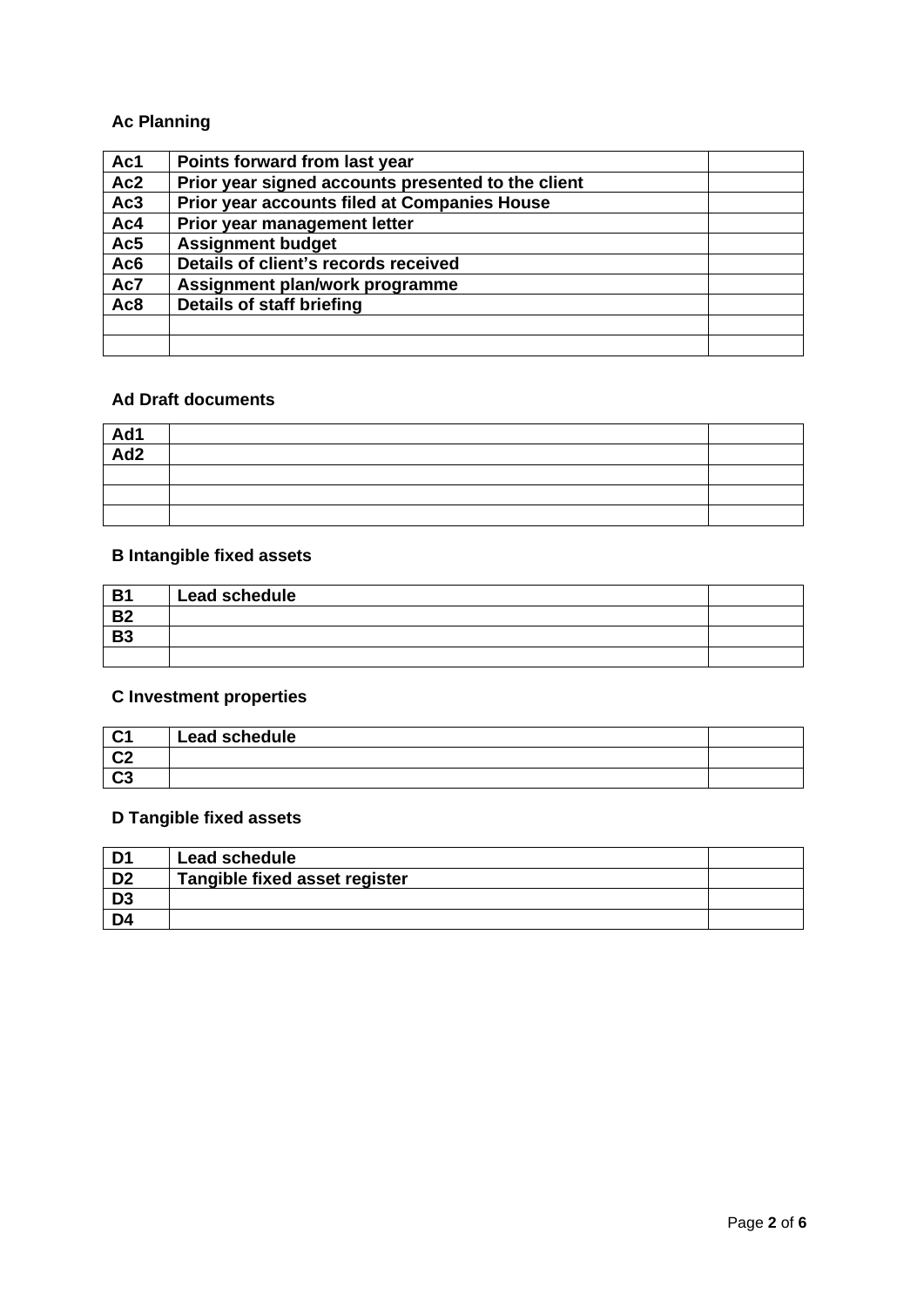#### **E Investments**

| E <sub>1</sub> | Lead schedule (split between fixed and current assets) |  |
|----------------|--------------------------------------------------------|--|
| E2             | Group and associated companies                         |  |
| E <sub>3</sub> | <b>Listed investments</b>                              |  |
| <b>E4</b>      | <b>Other investments</b>                               |  |
| E5             | <b>Summary of investment income</b>                    |  |
| E <sub>6</sub> |                                                        |  |
| E7             |                                                        |  |
| E <sub>8</sub> |                                                        |  |

### **F Stock**

| – ⊏′                | Lead schedule |  |
|---------------------|---------------|--|
| L EQ                |               |  |
| $E^{\bullet}$<br>гэ |               |  |

#### **G Debtors**

| G <sub>1</sub>           | Lead schedule                     |  |
|--------------------------|-----------------------------------|--|
| G <sub>2</sub>           | <b>Trade debtors</b>              |  |
| $\overline{G}3$          | Other debtors                     |  |
| $\overline{G4}$          | <b>Prepayments</b>                |  |
| $\overline{\mathsf{G}5}$ | Details of bad and doubtful debts |  |
| $rac{G6}{G7}$            |                                   |  |
|                          |                                   |  |
| $\overline{G8}$          |                                   |  |

## **H Bank and cash**

| H1             | Lead schedule                          |  |
|----------------|----------------------------------------|--|
| H <sub>2</sub> | <b>Current account control account</b> |  |
| $\overline{H}$ | Deposit account control account        |  |
| H4             | Cash account control account           |  |
|                |                                        |  |
|                |                                        |  |
|                |                                        |  |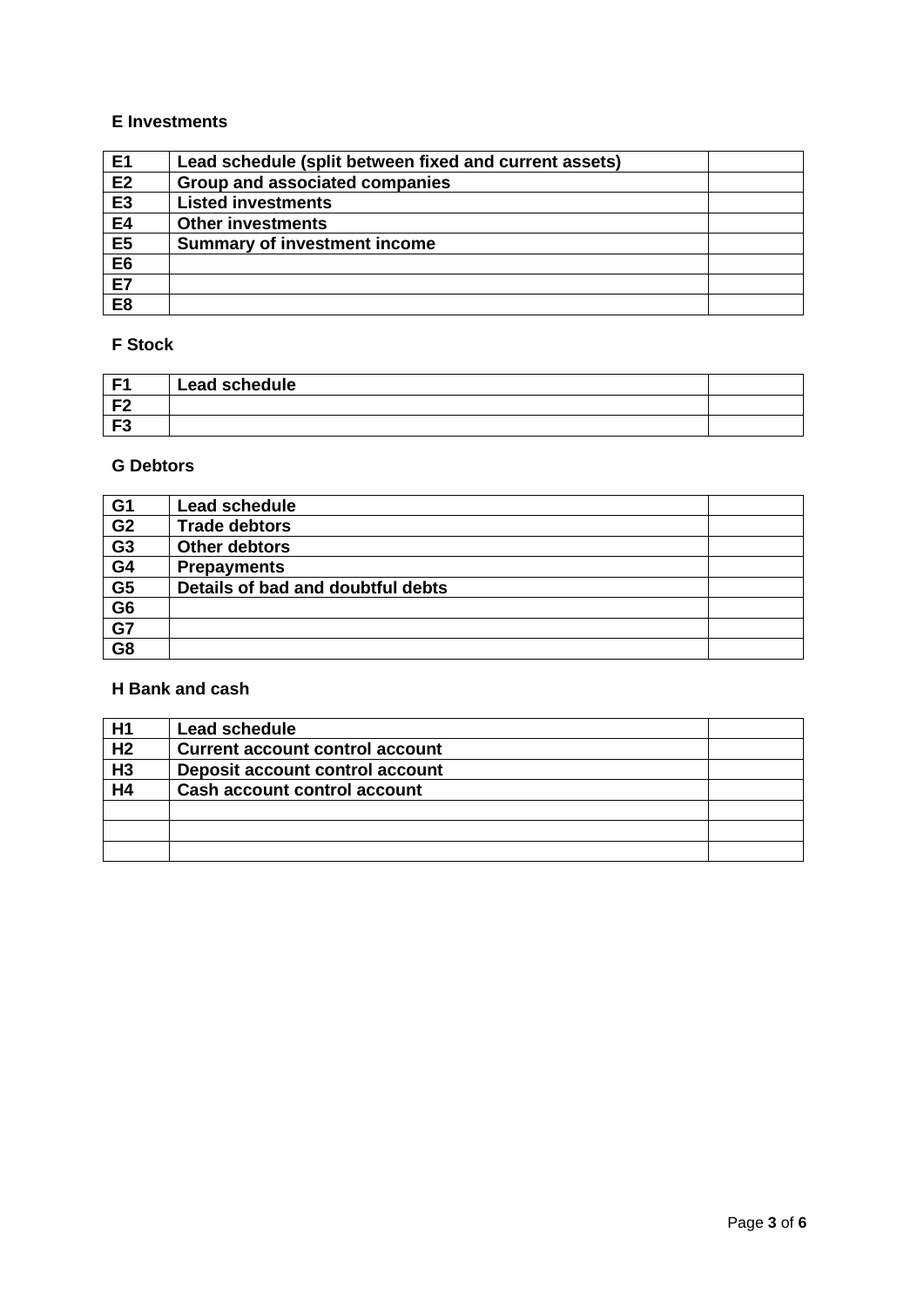### **I Creditors**

| $\mathsf{I}$    | Lead schedule (split between due within and over one year) |  |
|-----------------|------------------------------------------------------------|--|
| 12              | <b>Trade creditors</b>                                     |  |
| 13              | <b>Other creditors</b>                                     |  |
| 4               | <b>Accruals</b>                                            |  |
| 15              | Hire purchase accounts                                     |  |
| 16              | Loans                                                      |  |
| $\overline{17}$ | <b>PAYE/NI control account</b>                             |  |
| 18              | <b>Wages control account</b>                               |  |
| 9               | <b>VAT control account</b>                                 |  |
| 110             | <b>Details of security</b>                                 |  |
|                 |                                                            |  |
|                 |                                                            |  |
|                 |                                                            |  |

#### **J Taxation**

| .J1             | Lead schedule             |  |
|-----------------|---------------------------|--|
| J <sub>2</sub>  | <b>Tax computation</b>    |  |
| J3              | <b>Tax reconciliation</b> |  |
| J <sub>4</sub>  | Deferred tax calculation  |  |
| $rac{J5}{J6}$   |                           |  |
|                 |                           |  |
| $\overline{J7}$ |                           |  |

# **K Directors/designated members and related-party transactions**

| K1             | Lead schedule                                                                                         |  |
|----------------|-------------------------------------------------------------------------------------------------------|--|
| K <sub>2</sub> | Director(s')/designated member(s') loan accounts                                                      |  |
| K <sub>3</sub> | Balances with group and associated companies                                                          |  |
| K <sub>4</sub> | Information relevant for the completion of director(s)<br>/designated member(s)' personal tax returns |  |
| K <sub>5</sub> |                                                                                                       |  |
| K6             |                                                                                                       |  |
| $\overline{K}$ |                                                                                                       |  |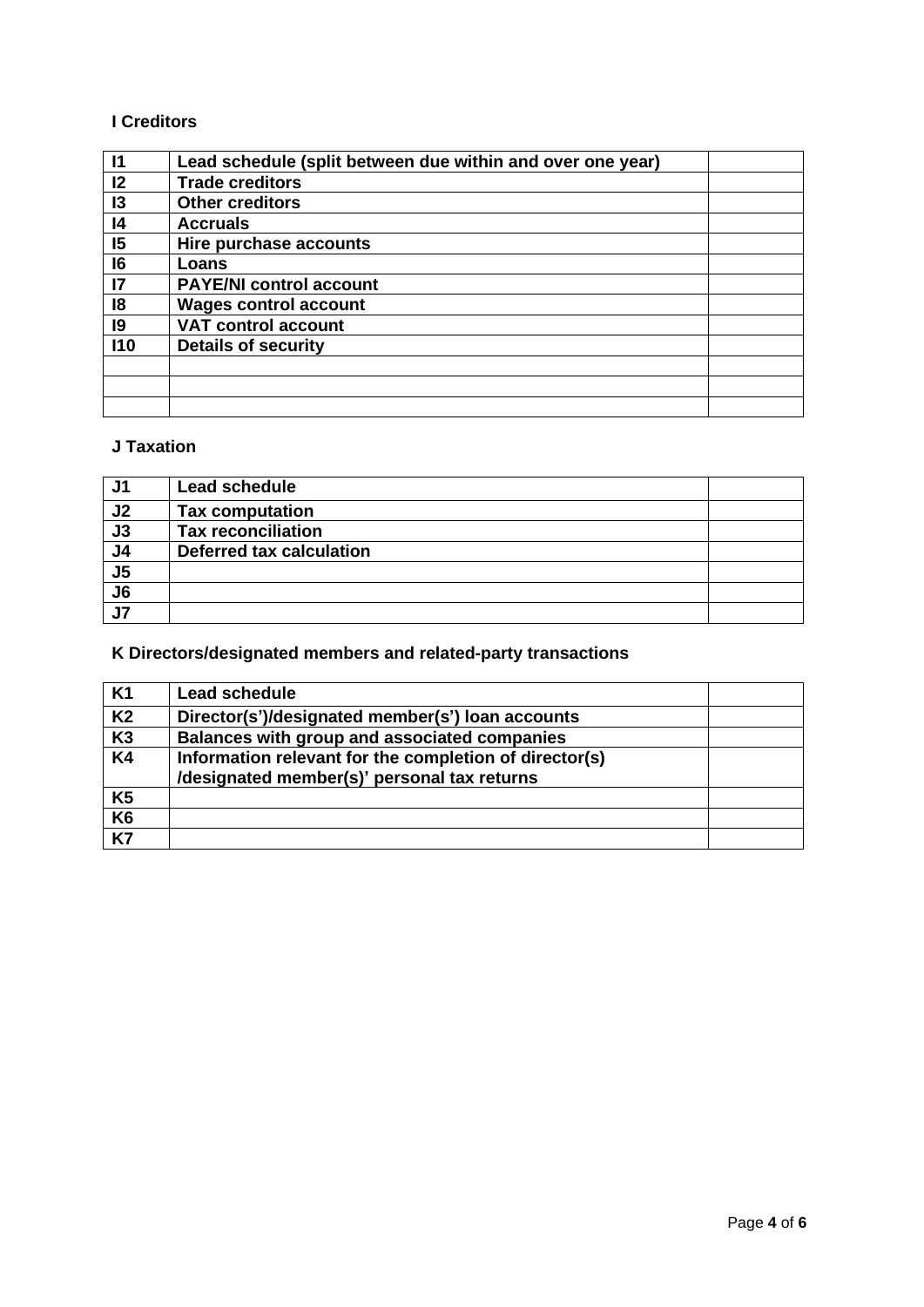# **L Provisions, contingencies and commitments**

| L1             | Lead schedule                      |  |
|----------------|------------------------------------|--|
| L <sub>2</sub> | <b>Operating lease commitments</b> |  |
| L3             | <b>Contingent liabilities</b>      |  |
| L4             | <b>Capital commitments</b>         |  |
| L <sub>5</sub> |                                    |  |

## **M Capital and reserves**

| M1             | <b>Lead schedule</b>              |  |
|----------------|-----------------------------------|--|
| M <sub>2</sub> | <b>Share capital</b>              |  |
| M3             | <b>Profit and loss reserve</b>    |  |
| <b>M4</b>      | <b>Revaluation reserve</b>        |  |
| M <sub>5</sub> | <b>Other reserves</b>             |  |
| M <sub>6</sub> | <b>Dividends</b>                  |  |
| M <sub>7</sub> | <b>Partners' capital accounts</b> |  |
| M <sub>8</sub> | <b>Partners' current accounts</b> |  |
|                |                                   |  |
|                |                                   |  |
|                |                                   |  |

### **N Turnover**

| <b>N1</b>       | Lead schedule                        |  |
|-----------------|--------------------------------------|--|
| N <sub>2</sub>  | Analysis schedule(s)                 |  |
| $\overline{N3}$ | <b>Reconciliation to VAT returns</b> |  |
|                 |                                      |  |
|                 |                                      |  |
|                 |                                      |  |

# **O Expenditure**

| Ο1             | Lead schedule                                                |  |
|----------------|--------------------------------------------------------------|--|
| <b>O2</b>      | Cost of raw materials and consumables                        |  |
| <b>O3</b>      | <b>Staff costs</b>                                           |  |
| <b>O4</b>      | Depreciation and other amounts written-off assets            |  |
| <b>O5</b>      | Other charges                                                |  |
| O <sub>6</sub> | <b>Taxation</b>                                              |  |
| <b>07</b>      | Profit and loss analysis sheet - legal and professional fees |  |
| O <sub>8</sub> | Profit and loss analysis sheet - sundry                      |  |
| <b>O9</b>      | Profit and loss analysis sheet - repairs and maintenance     |  |
|                |                                                              |  |
|                |                                                              |  |
|                |                                                              |  |

## **P Detailed summaries and analysis**

| D4       |  |
|----------|--|
| ூ        |  |
| D?<br>ت− |  |